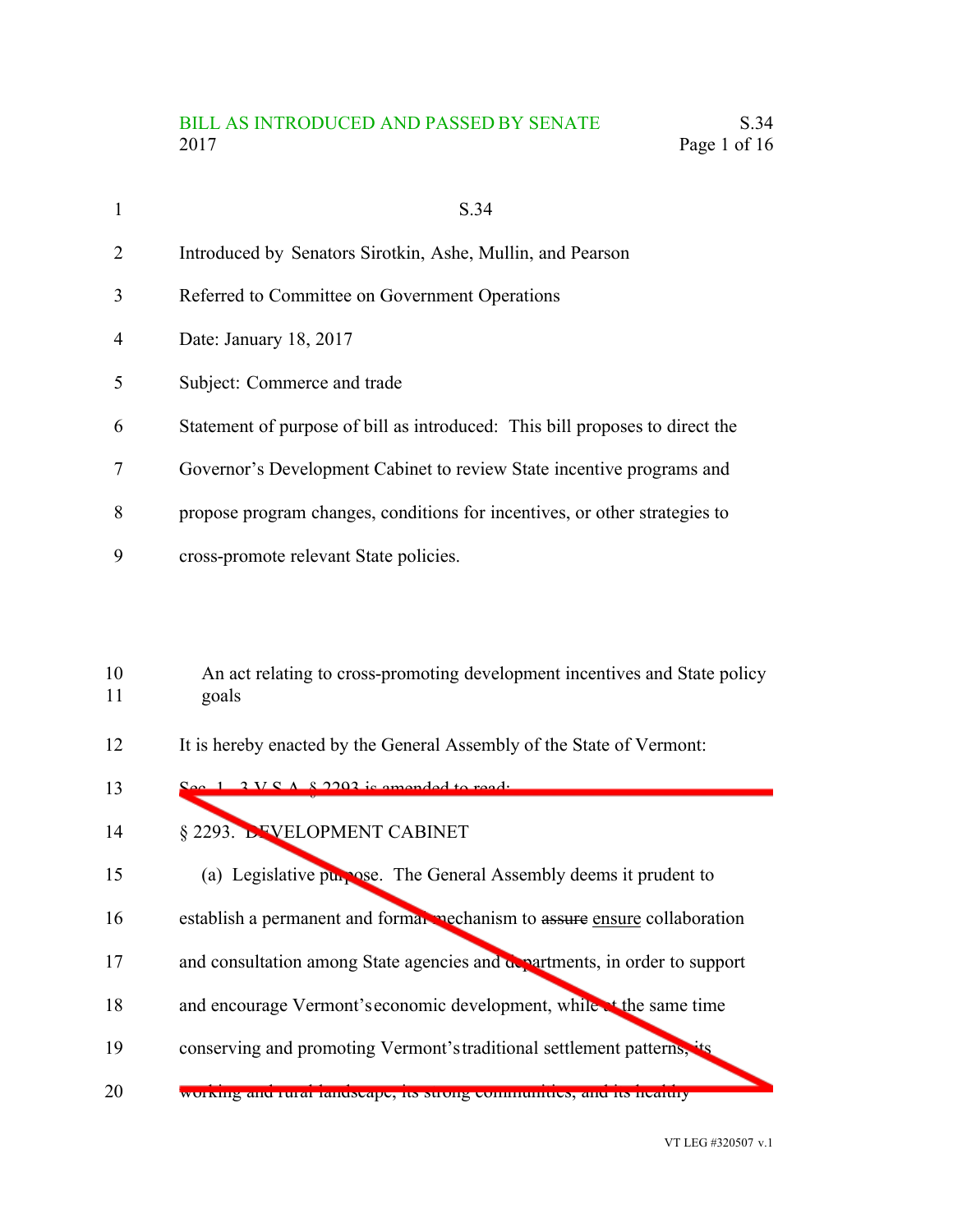| 1              | all in a manner get forth in this section.                                        |
|----------------|-----------------------------------------------------------------------------------|
| $\overline{2}$ | b) Development Cabinet.                                                           |
| 3              | $(A)$ A The Development Cabinet is created, to consist of the                     |
| 4              | Secretaries of the Agencies of Administration, of Agriculture, Food and           |
| 5              | Markets, of Commerce and Community Development, of Education, of                  |
| 6              | Natural Resources, and of Transportation.                                         |
| 7              | (B) The Gove nor or the Governor's designee shall chair the                       |
| 8              | Development Cabinet.                                                              |
| 9              | (2) The Development Capinet shall advise the Governor on how best to              |
| 10             | implement the purposes of this section, and shall recommend changes as            |
| 11             | appropriate to improve implementation of those purposes.                          |
| 12             | $(3)(\underline{A})$ The Development Cabinet may establish interagency work       |
| 13             | groups to support its mission, drawing membership from any agency or              |
| 14             | department of State government.                                                   |
| 15             | (B) Any interagency work groups established under this subsection                 |
| 16             | (b) shall evaluate, test the feasibility of, and suggest alternatives to economic |
| 17             | development proposals, including proposals for public-private partnerships,       |
| 18             | submitted to them for consideration.                                              |
| 19             | (C) The Development Cabinet shall refer to appropriate intera vency               |
| 20             | workgroups any economic development proposal that has a significant import        |
| 21             | on the inventory of use of state failured buildings.                              |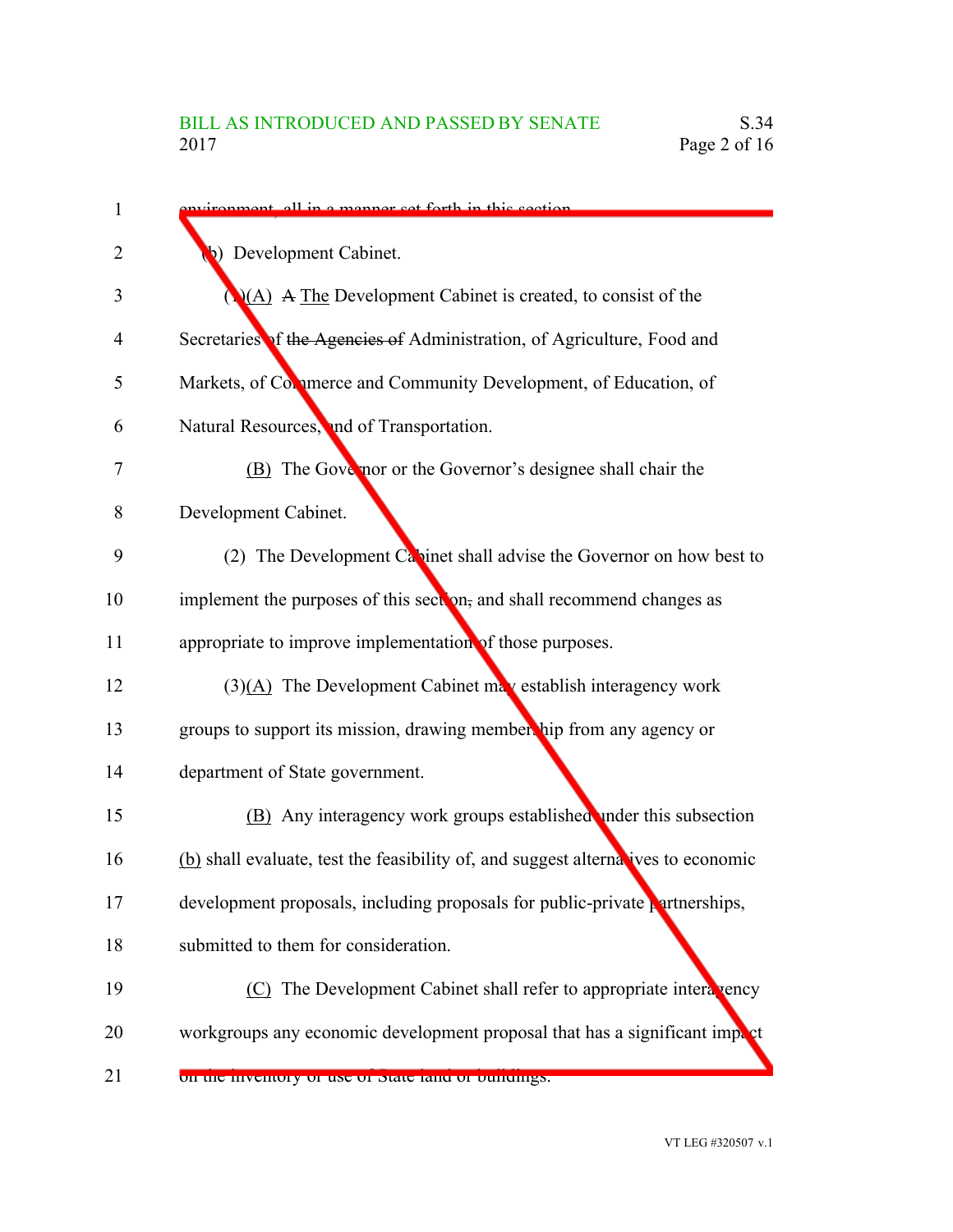| 1  | (A) The Development Cepinet shall:                                                       |
|----|------------------------------------------------------------------------------------------|
| 2  | (A) review State loan, grant, and other incentive programs to explore                    |
| 3  | whether and how the expenditure of State funds through incentive programs                |
| 4  | can cross-promote relevant State policies, including the adoption of renewable           |
| 5  | energy, public a coss to conserved lands, and water quality improvements;                |
| 6  | (B) recommend to the Governor and the General Assembly areas for                         |
| 7  | improvement, program changes, conditions on incentives, and other strategies             |
| 8  | to ensure cross-promotion of relevant State policies through incentive                   |
| 9  | programs; and                                                                            |
| 10 | on or before December 15 of each even-numbered year, submit a<br>(C)                     |
| 11 | report to the Governor and the General Assembly on the implementation of its             |
| 12 | recommendations and the effectiveness of efforts to cross-promote incentive              |
| 13 | programs and State policies.                                                             |
| 14 | (c) Implementation. All State agencies that have programs or take actions                |
| 15 | affecting land use, including those identified under $3\sqrt{8}$ . A. chapter 67 of this |
| 16 | title, shall, through or in conjunction with the members of the Development              |
| 17 | Cabinet:                                                                                 |
| 18 | (1) Support conservation of working lands and open spaces.                               |
| 19 | (2) Strengthen agricultural and forest product economies, and enourage                   |
| 20 | the diversification of these industries.                                                 |
| 21 | (כ) Develop and implement plans to educate the public by encouraging                     |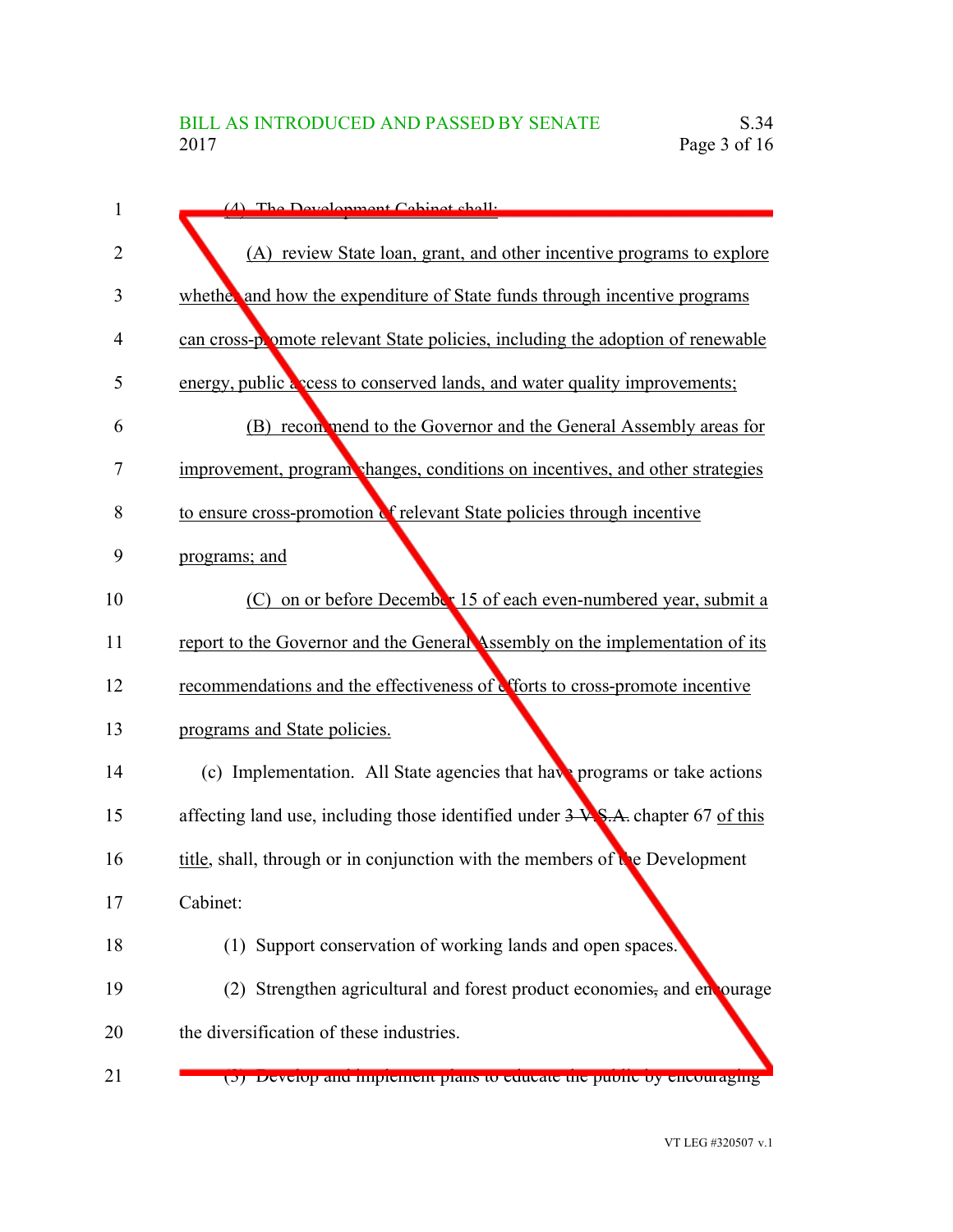| $\mathbf{1}$   | discussion at the local level about the impacts of poorly designed growth, and  |
|----------------|---------------------------------------------------------------------------------|
| $\overline{2}$ | support local efforts to enhance and encourage development and economic         |
| 3              | growth in the State's existing towns and villages.                              |
| 4              | (4) Administer tax credits, loans, and grants for water, sewer, housing,        |
| 5              | schools, transportation, and other community or industrial infrastructure, in a |
| 6              | manner consistent with the purposes of this section.                            |
| 7              | (5) To the extent possible, endeavor to make the expenditure of State           |
| 8              | appropriations consistent with the purposes of this section.                    |
| 9              | (6) Encourage development in, and work to revitalize, land and                  |
| 10             | buildings in existing village and urean centers, including "brownfields,"       |
| 11             | housing stock, and vacant or underutilized development zones. Each agency is    |
| 12             | to set meaningful and quantifiable benchmarks.                                  |
| 13             | (7) Encourage communities to approve settlement patterns based on               |
| 14             | maintaining the State's compact villages, open spaces, working landscapes,      |
| 15             | and rural countryside.                                                          |
| 16             | (8) Encourage relatively intensive residential development close to             |
| 17             | resources such as schools, shops, and community centers and make                |
| 18             | infrastructure investments to support this pattern.                             |
| 19             | (9) Support recreational opportunities that build on Vermont's                  |
| 20             | outstanding natural resources, and encourage public access for activities such  |
| 21             | as boating, mking, nsmng, skimg, nunung, and snowmobinng. Support, and          |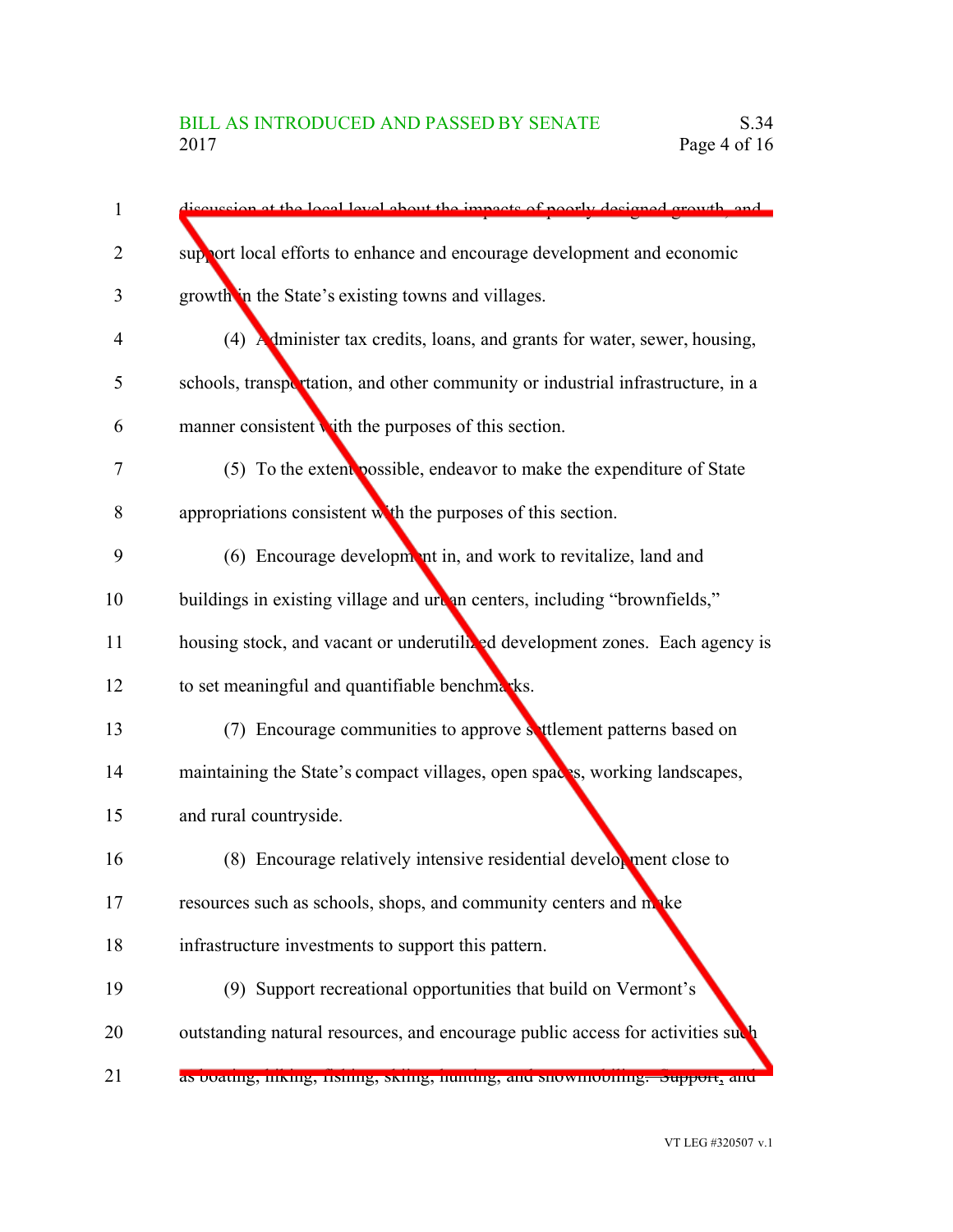| 1              | support and work collaboratively to make possible sound development and        |
|----------------|--------------------------------------------------------------------------------|
| $\overline{2}$ | we'l-planned growth in existing recreational infrastructure.                   |
| 3              | (0) Provide means and opportunity for downtown housing for mixed               |
| 4              | social and <b>n</b> eome groups in each community.                             |
| 5              | $(11)$ [Repealed.]                                                             |
| 6              | (12) Encourage timely and efficient processing of permit applications          |
| 7              | affecting land use, including pursuant to 10 V.S.A. chapter 151 and the        |
| 8              | subdivision regulations add pted under 18 V.S.A. § 1218, in order to encourage |
| 9              | the development of affordable ousing and small business expansion, while       |
| 10             | protecting Vermont's natural resources.                                        |
| 11             | (13) Participate in creating a long-term economic development plan,            |
| 12             | including making available the members of any agency or department of State    |
| 13             | government as necessary and appropriate to support the mission of an           |
| 14             | interagency work group established under subsection (b) of this section.       |
| 15             | (d) Interagency work group.                                                    |
| 16             | (1) Pursuant to the recommendations of the Oversignt Panel on                  |
| 17             | Economic Development created in 2010 Acts and Resolves No. 146, Sec. G6,       |
| 18             | the Development Cabinet shall create an interagency work group as provided     |
| 19             | in subsection (b) of this section with the Secretary of Commerce and           |
| 20             | Community Development serving as its chair.                                    |
| 21             | mnouvn vi mv work group onan ov to develop a rongterm                          |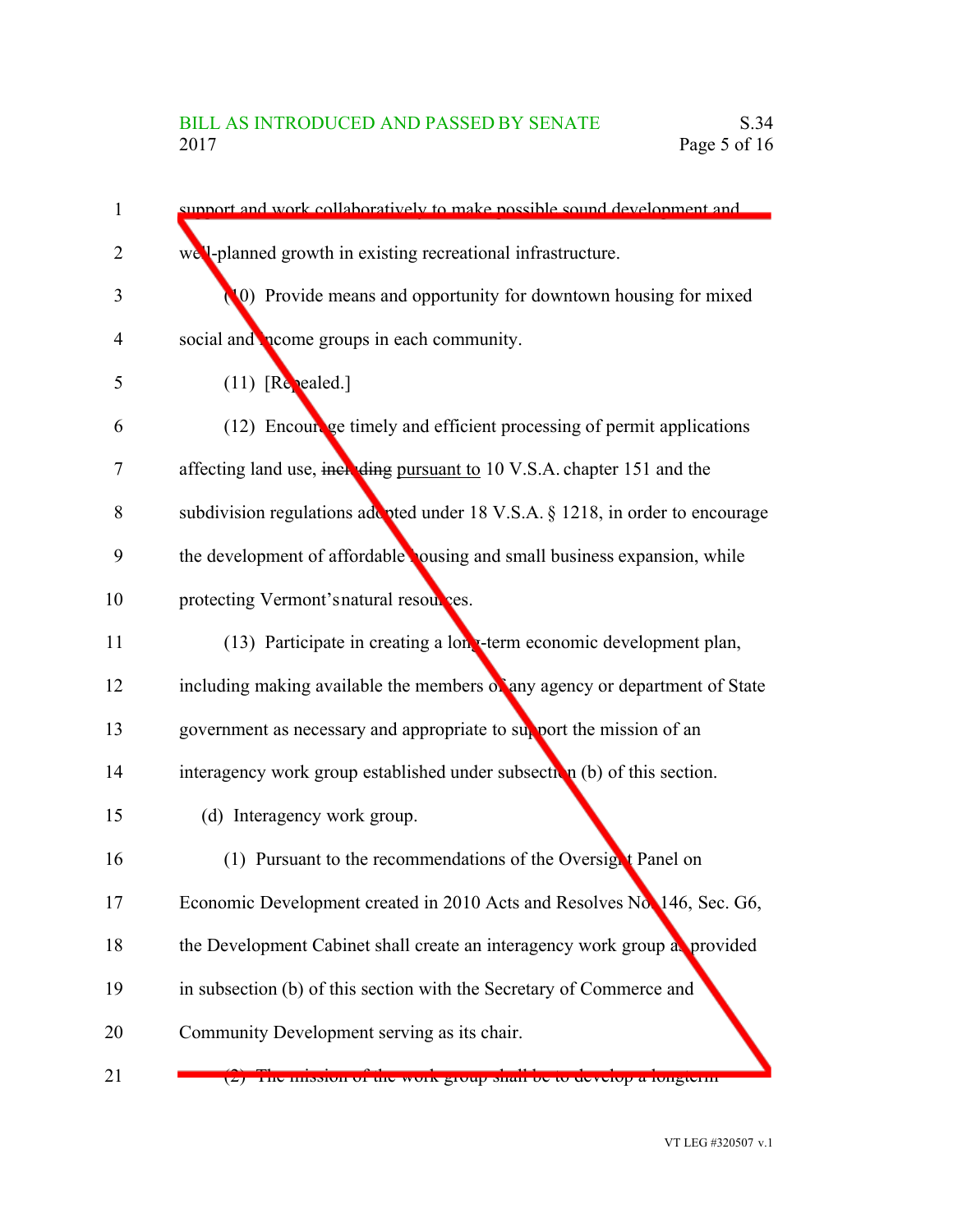| $\mathbf{1}$   | economic development plan for the State, which shall identify goals and         |
|----------------|---------------------------------------------------------------------------------|
| $\overline{2}$ | recommend actions to be taken over 10 years, and which shall be consistent      |
| 3              | with the four principles of economic development identified in 10 V.S.A. $\S$ 3 |
| $\overline{4}$ | and the relevant population-level outcomes for economic development set         |
| 5              | forth in $3 \text{ V.S.}$ , $\frac{6}{3}$ section 2311 of this title.           |
| 6              | (e) Long-term conomic development plan. (1) On or before January 15,            |
| 7              | 2014, and every two years thereafter, the Development Cabinet or its work       |
| 8              | group shall complete a long-term economic development plan as required          |
| 9              | under subsection (d) of this section and recommend it to the Governor.          |
| 10             | (2) Commencing with the point due on or before January 15, 2016, the            |
| 11             | Development Cabinet or its work group may elect only to prepare and             |
| 12             | recommend to the Governor an update of the long-term economic development       |
| 13             | plan.                                                                           |
| 14             | (3) Administrative support for the economic development planning                |
| 15             | efforts of the Development Cabinet or its work group shall be provided by the   |
| 16             | Agency of Commerce and Community Development.                                   |
| 17             | (f) Limitations. This Cabinet is strictly an information gate ering             |
| 18             | information-gathering and coordinating cabinet and confers no additional        |
| 19             | enforcement powers.                                                             |
| 20             | Sec. 2. EFFECTIVE DATE                                                          |
| 21             | <u>FIIIS au Shan iain unuu un passagu.</u>                                      |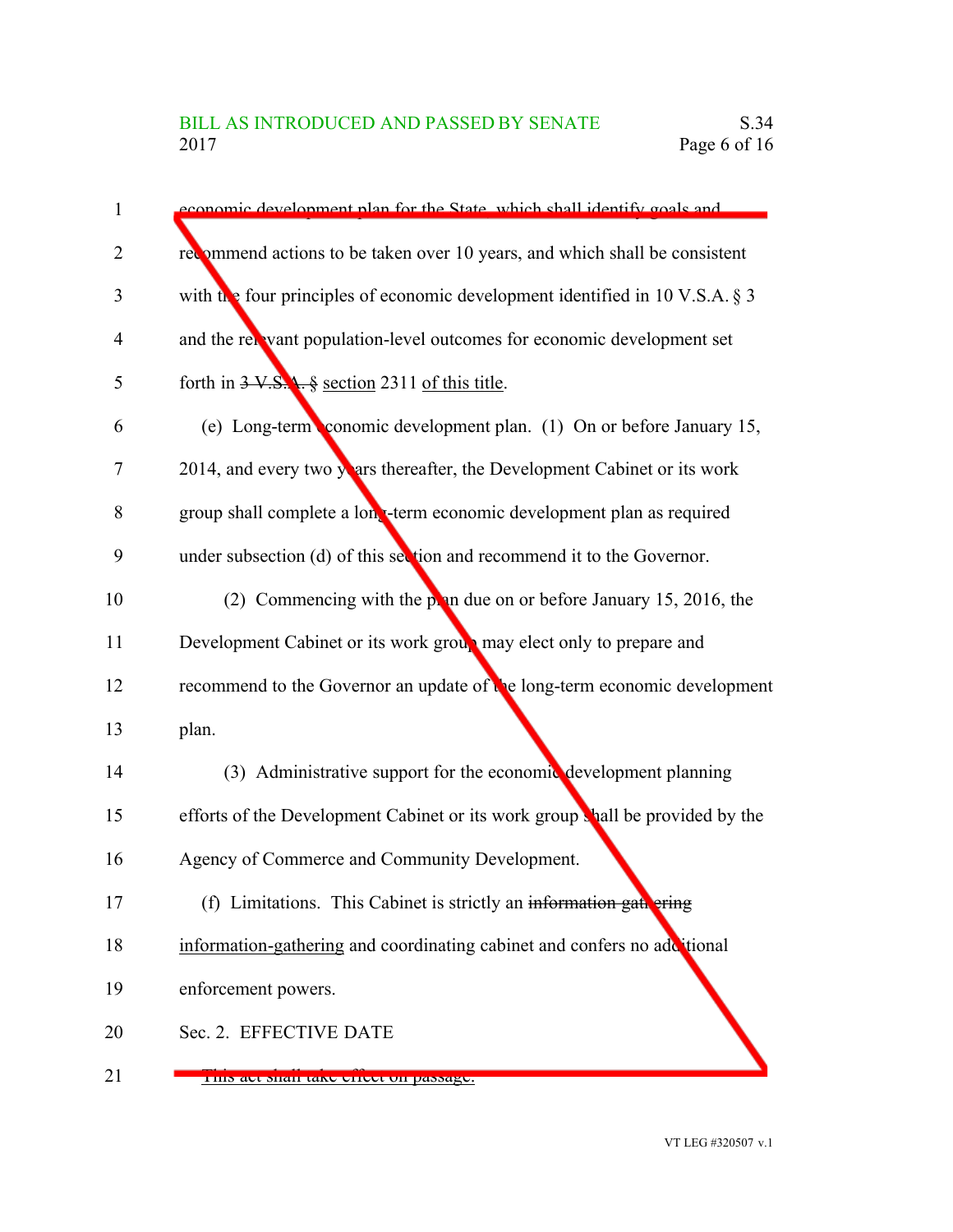*\* \* \* Rural Economic Development Team \* \* \* Sec. 1. 10 V.S.A. chapter 15, subchapter 4 is added to read: Subchapter 4. Rural Economic Development Team § 325m. RURAL ECONOMIC DEVELOPMENT TEAM*

*(a) Definitions. As used in this subchapter:*

*(1) "Industrial park" means an area of land permitted as an industrial park under 10 V.S.A. chapter 151, under 24 V.S.A. chapter 117, or under both.*

*(2) "Rural area" means a county of the State designated as "rural" or "mostly rural" by the U.S. Census Bureau in its most recent decennial census.*

*(3) "Small town" means a town in the State with a population of less than 5,000 at the date of the most recent U.S. Census Bureau decennial census.*

*(b) Establishment. There is created within the Vermont Housing and Conservation Board a Rural Economic Development Team to promote and facilitate community economic development in the small towns and rural areas of the State. The Rural Economic Development Team shall collaborate with municipalities, businesses, industrial parks, regional development corporations, and other appropriate entities to access funding and other assistance available to small towns and rural areas of the State for development or recruitment of businesses and workforce development when existing State resources or staffing assistance is not available.*

*(c) Services; access to funding.*

*(1) The Rural Economic Development Team shall provide the following services to small towns, rural areas, and businesses in small towns and rural areas:*

*(A) identification of grant or other funding opportunities available to small towns, rural areas, and industrial parks and businesses in small towns and rural areas that facilitate business development, siting of businesses, workforce development, broadband deployment, wastewater infrastructure, or other economic development opportunities;*

*(B) technical assistance to small towns, rural areas, and industrial parks and businesses in small towns and rural areas in writing grants, accessing and completing the application process for identified grants or other funding opportunities, including writing applications for grants or other funding, coordination with providers of grants or other funding, strategic planning for the implementation or timing of activities funded by grants or other funding, and compliance with the requirements of grant awards or awards of other funding.*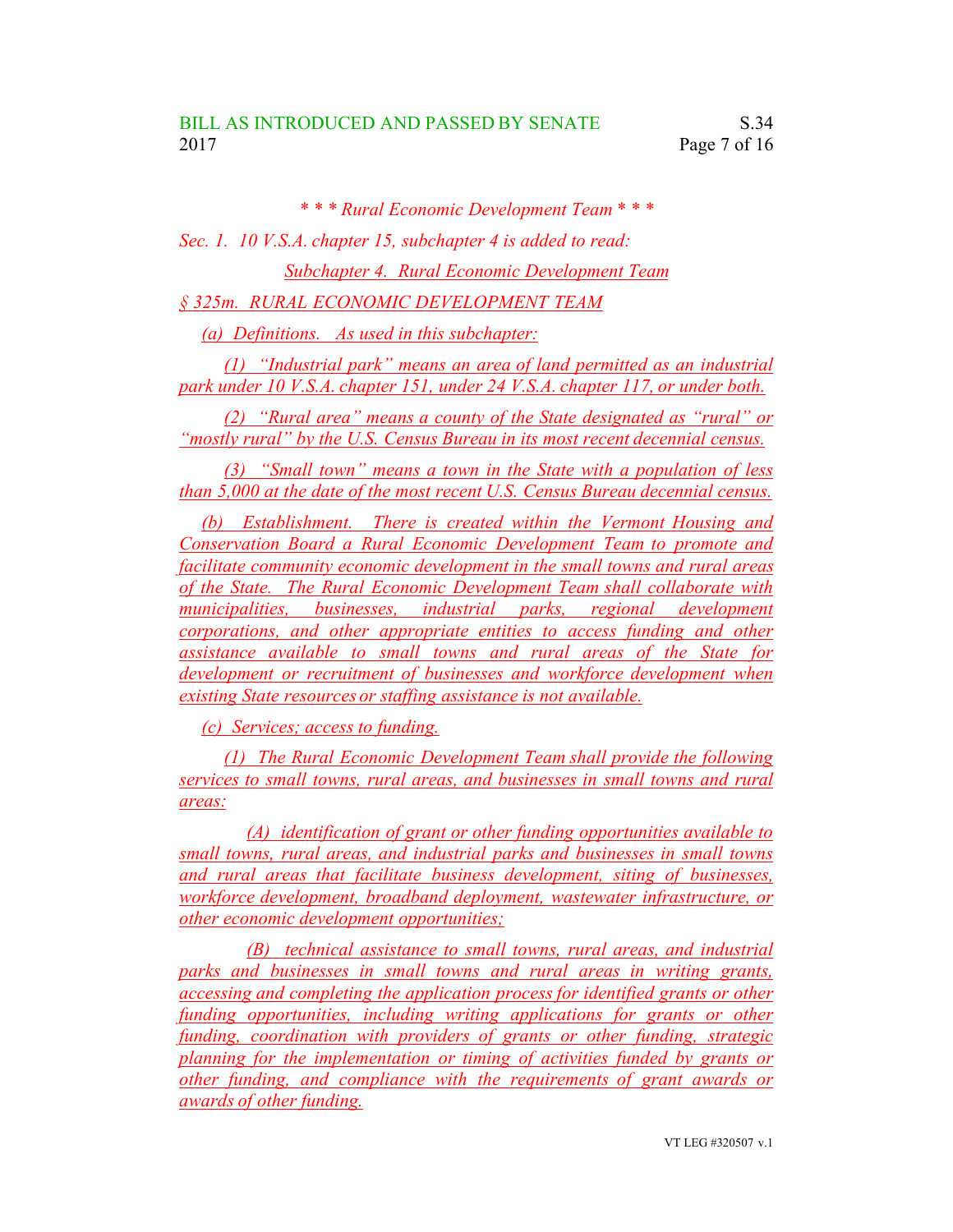*(2) In providing services under this subsection, the Rural Economic Development Team shall give first priority to projects that have received necessary State or municipal approval and that are ready for construction or implementation.*

*(d) Services; business development. The Rural Economic Development Team shall provide small towns and rural areas with services to facilitate the business development in these areas. These services shall include:*

*(1) Identifying businesses or business types suitable for a small town, rural area, or an industrial park in a small town or rural area. In identifying businesses or business types, the Rural Economic Development Team shall seek to identify businesses or business types in the following priority areas:*

*(A) milk plants, milk handlers, or dairy products, as those terms are defined in 6 V.S.A. § 2672;*

*(B) the outdoor equipment or recreation industry;*

*(C) the value-added forest products industry;*

*(D) the value-added food industry;*

*(E) phosphorus removal technology; and*

*(F) composting facilities.*

*(2) Recommending available grants, tax credits, or other incentives that a small town or rural area can use to attract businesses.*

*(3) Coordinating with small towns or rural areas on ways to establish or attract coworker spaces or generator spaces that facilitate the incubation and development of businesses. The Rural Economic Development Team shall explore with a small town or rural area whether underused or closed school buildings are appropriate sites for coworker or generator spaces.*

*(e) Report. Beginning on January 15, 2018, and annually thereafter, the Rural Economic Development Team shall submit to the Senate Committees on Agriculture and on Economic Development, Housing and General Affairs and the House Committees on Agriculture and Forestry and on Commerce and Economic Development a report regarding the activities and progress of the Team. The report shall include:*

*(1) a summary of the Team'sactivities in the preceding calendar year;*

*(2) an evaluation of the effectiveness of the services provided by the Team to small towns, rural areas, and industrial parks;*

*(3) a summary of the Team'sprogressin attracting priority businesses to small towns and rural areas;*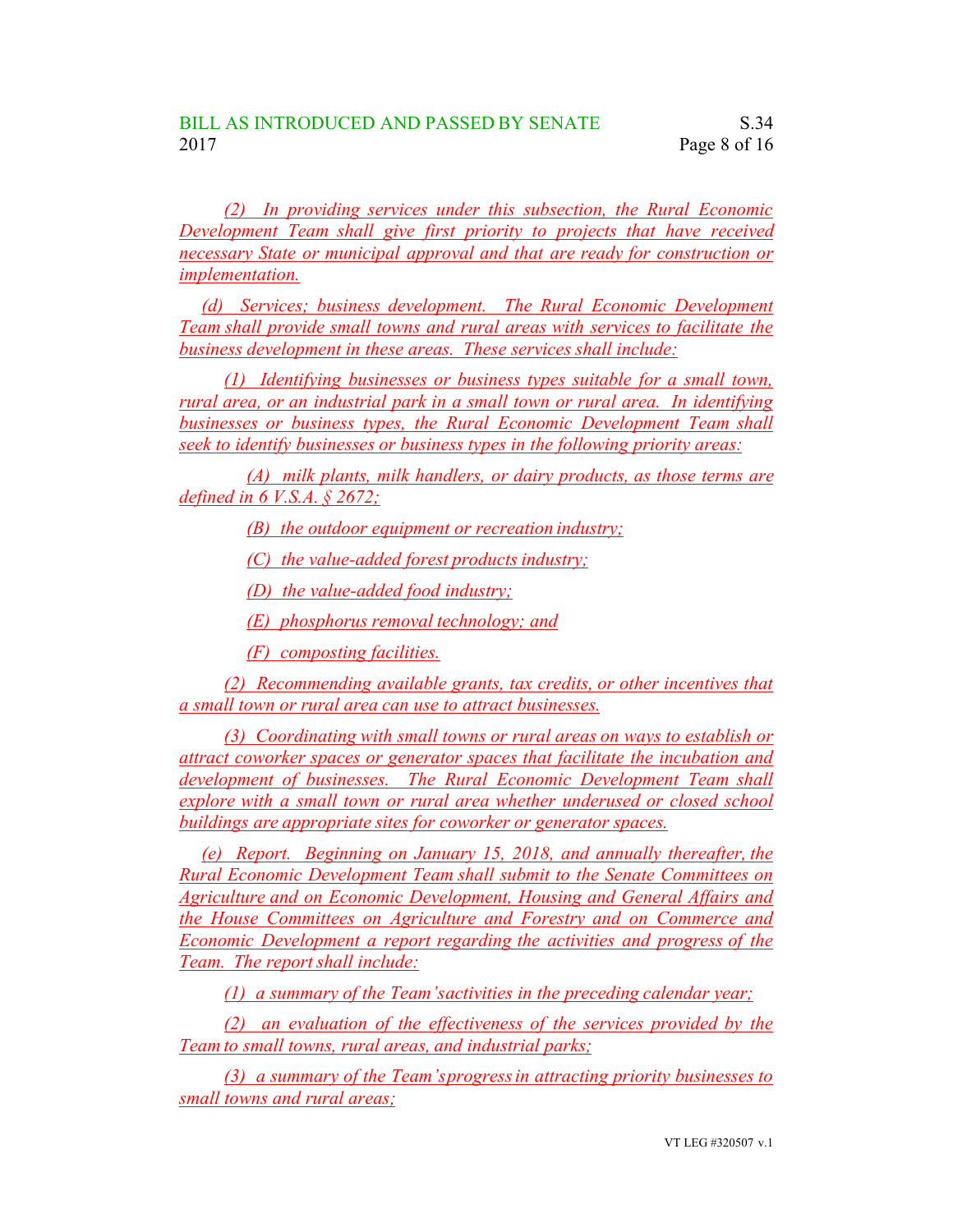*(4) an accounting of the grants or other funding that the Team facilitated or provided assistance with;*

*(5) an accounting of the funds acquired by the Rural Economic Development Team for administration of grants or other funding mechanisms and whether these funds are sufficient to offset the cost of the Rural Economic Development Team; and*

*(6) recommended changes to the program, including proposed legislative amendments to further economic development in small towns and rural areas in the State.*

*Sec. 2. APPROPRIATIONS; RURAL ECONOMIC DEVELOPMENT TEAM*

*Of the funds appropriated to the Vermont Housing and Conservation Board in fiscal year 2018 from the Vermont Housing and Conservation Trust Fund, up to \$200,000.00 shall be used to implement and administer the Rural Economic Development Team established under 10 V.S.A. § 325m.*

*\* \* \* Vermont Milk Commission \* \* \**

*Sec. 3. VERMONT MILK COMMISSION; EQUITABLE DAIRY PRICING*

*(a) The General Assembly finds that:*

*(1) The price that farmers from northeastern states, including Vermont, receive for milk is not set by supply and demand in the free market, but instead is set by the terms of a federal marketing order known as the Northeast Marketing Area Federal Order 1 (Milk Marketing Order).*

*(2) The Milk Marketing Order does not reflect the actual cost to farmers of milk production.*

*(3) The Milk Marketing Order is dependent on commodity prices and other market influences that lead to significant fluctuations in the price provided to farmers.*

*(4) Because of the Milk Market Order, farmers lose money on milk production, and because of the volatility of the market, farmers cannot predictably plan for investment to decrease production costs.*

*(5) The Vermont Milk Commission was established, in part, to ensure the continuing economic vitality of the dairy industry by stabilizing the price received by farmers for milk at a level allowing them an equitable rate of return.*

*(6) The Secretary of Agriculture, Food and Markets should reconvene the Vermont Milk Commission to work with interested parties, including other*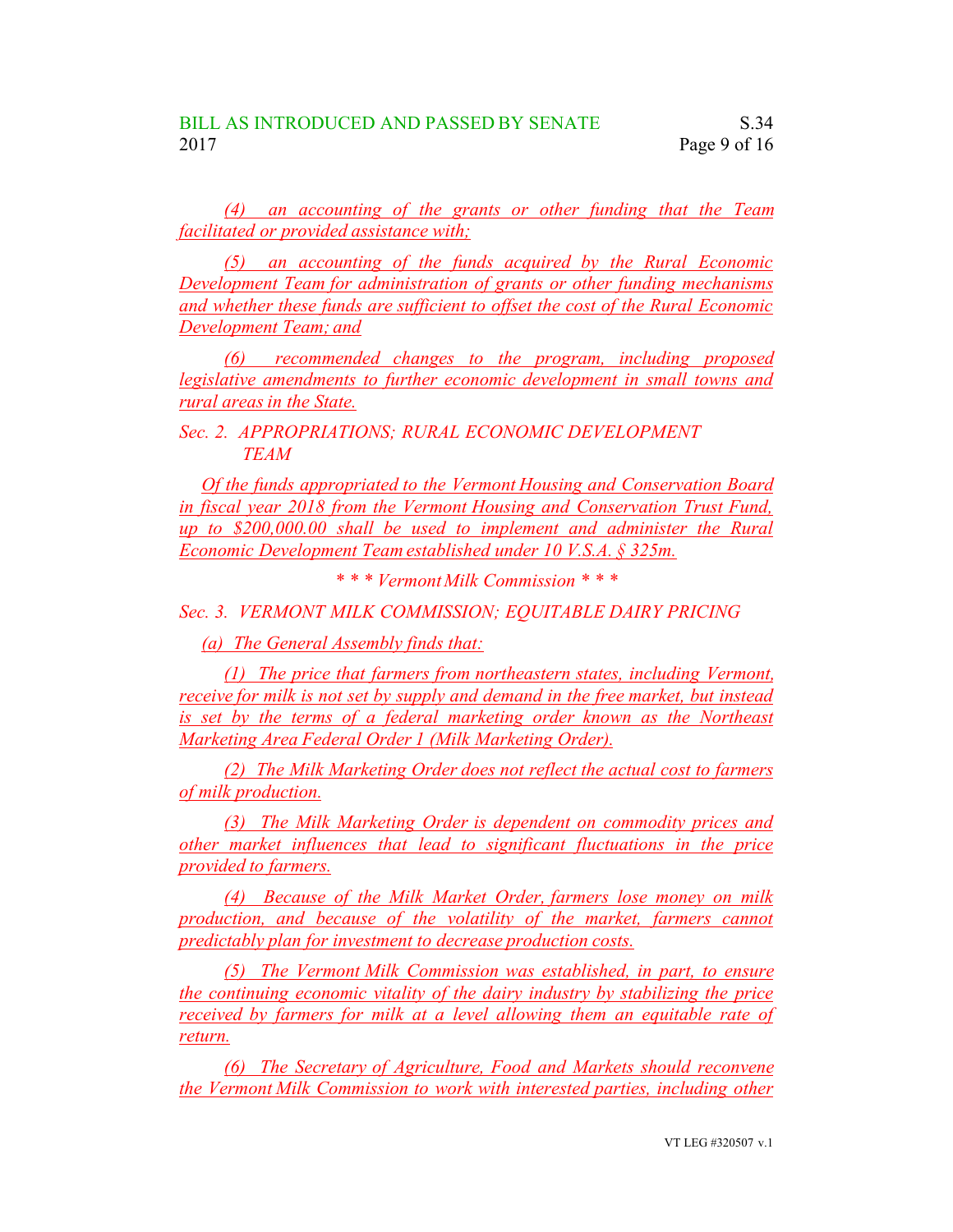*states, to recommend to the U.S. Congress through the Vermont congressional delegation a replacement to the Milk Marketing Order that ensuresfarmers are provided with an equitable price for milk.*

*(b) As soon as practical and no later than September 1, 2017, the Secretary of Agriculture, Food and Markets shall convene the Vermont Milk Commission under 6 V.S.A. chapter 162 to propose changes to the federal Northeast Marketing Area Federal Order 1 that provide farmers in Vermont with an equitable price for milk that reflects better the actual cost of dairy production. The Vermont Milk Commission shall:*

*(1) Analyze the current status of the milk market to identify areas or issues that could be addressed in an amendment to the Milk Marketing Order.*

*(2) Collaborate with interested parties, including other Northeastern states, to develop a proposed amendment to or replacement of the current Milk Marketing Order for the northeast. The proposed amendment or replacement shall be designed to:*

*(A) provide farmers with an equitable price for milk that is based on the costs of production; and*

*(B) eliminate or reduce provisions in the Milk Marketing Order that facilitate price volatility in the milk market.*

*(3) Submit a proposed amendment to or replacement of the Milk Marketing Order to the Senate Committee on Agriculture and the House Committee on Agriculture and Forestry on or before January 15, 2018.*

*(4) After review by the General Assembly, submit to the congressional delegation of Vermont the proposed amendment to or replacement of the Milk Marketing Order so that the U.S. Congress may amend the Milk Marketing Order.*

*(c) Except for the two legislative members of the Commission, the per diem compensation and reimbursement to which a member of the Commission is entitled shall be paid from the budget of the Agency of Agriculture, Food and Markets.*

*\* \* \* Development Cabinet \* \* \**

*Sec. 4. 3 V.S.A. § 2293(b) is amended to read:*

*(b) Development Cabinet.*

*(1)(A) A The Development Cabinet is created, to consist of the Secretaries of the Agencies of Administration, of Agriculture, Food and Markets, of Commerce and Community Development, of Education, of Natural Resources, and of Transportation.*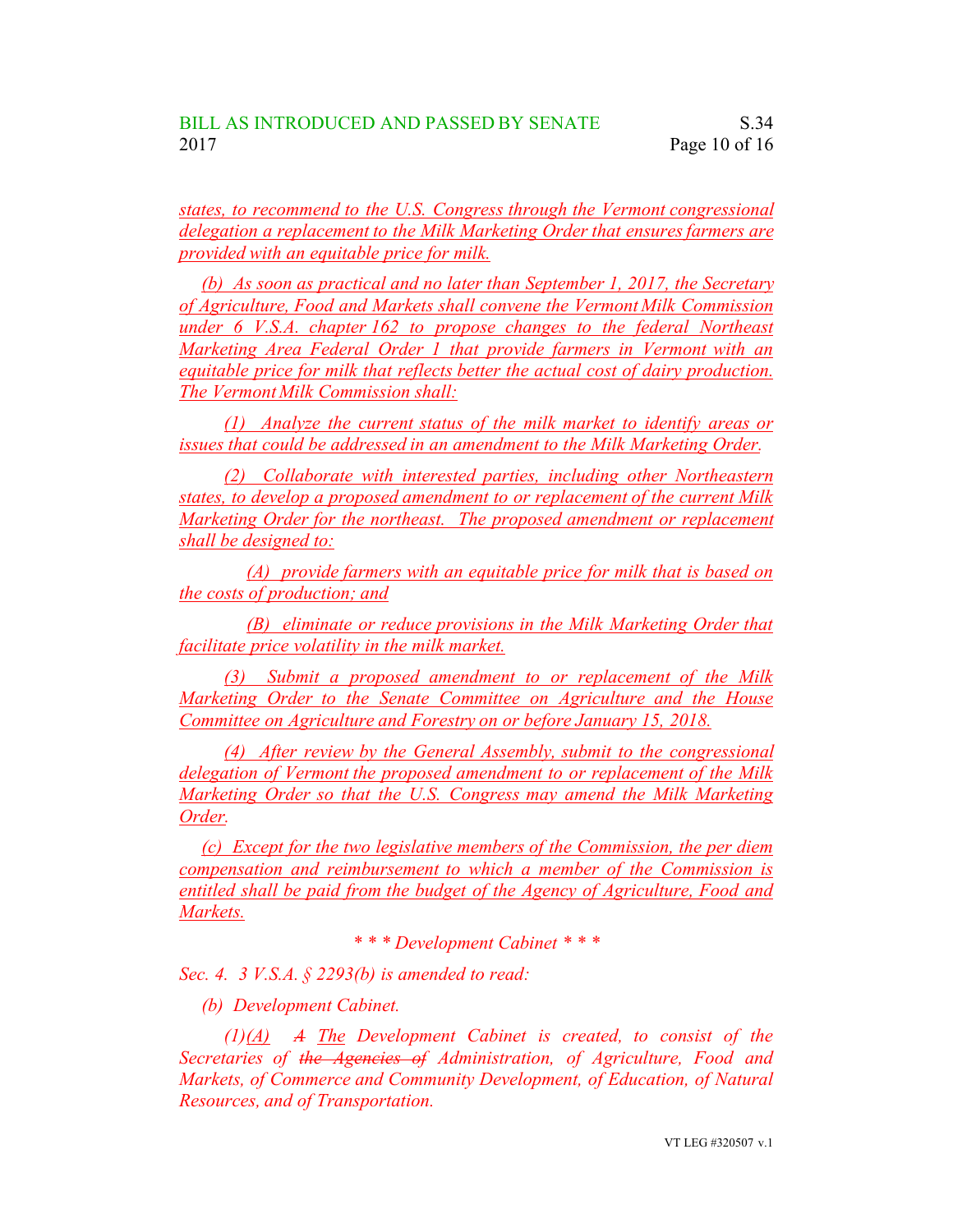*(B) The Governor or the Governor's designee shall chair the Development Cabinet.*

*(2) The Development Cabinet shall advise the Governor on how best to implement the purposes of this section, and shall recommend changes as appropriate to improve implementation of those purposes.*

*(3)(A) The Development Cabinet may establish interagency work groups to support its mission, drawing membership from any agency or department of State government.*

*(B) Any interagency work groups established under this subsection (b) shall evaluate, test the feasibility of, and suggest alternatives to economic development proposals, including proposals for public-private partnerships, submitted to them for consideration.*

*(C) The Development Cabinet shall refer to appropriate interagency workgroups any economic development proposal that has a significant impact on the inventory or use of State land or buildings.*

*(4) The Development Cabinet shall:*

*(A) Review State loan, grant, and other incentive programs to explore whether and how the expenditure of State funds can cross-promote relevant State policies, including the adoption of renewable energy, rural economic development, public access to conserved lands, and water quality improvements.*

*(B) Recommend to the Governor and the General Assembly areas for improvement, program changes, conditions on incentives, and other strategies to ensure cross-promotion of relevant State policies. The Cabinet's recommendations shall prioritize economic development opportunities in rural areas, small towns, and industrial parks in small towns and rural areas. As used in this subdivision, "rural area," "small town," and "industrial park" shall have the same meaning as set forth in 10 V.S.A. § 325m.*

*(C) On or before December 15, 2018 and biennially thereafter, submit a report to the Governor and the General Assembly on the implementation of its recommendations and the effectiveness of efforts to crosspromote incentive programs and State policies.*

*\* \* \* Energy Efficiency \* \* \**

*Sec. 5. PUBLIC SERVICE BOARD; REPORT ON INCREASED PARTICPATIONIN SELF-ADMINISTRATION OF ENERGY EFFICIENCY*

*(a) On or before December 1, 2017, the Public Service Board shall require*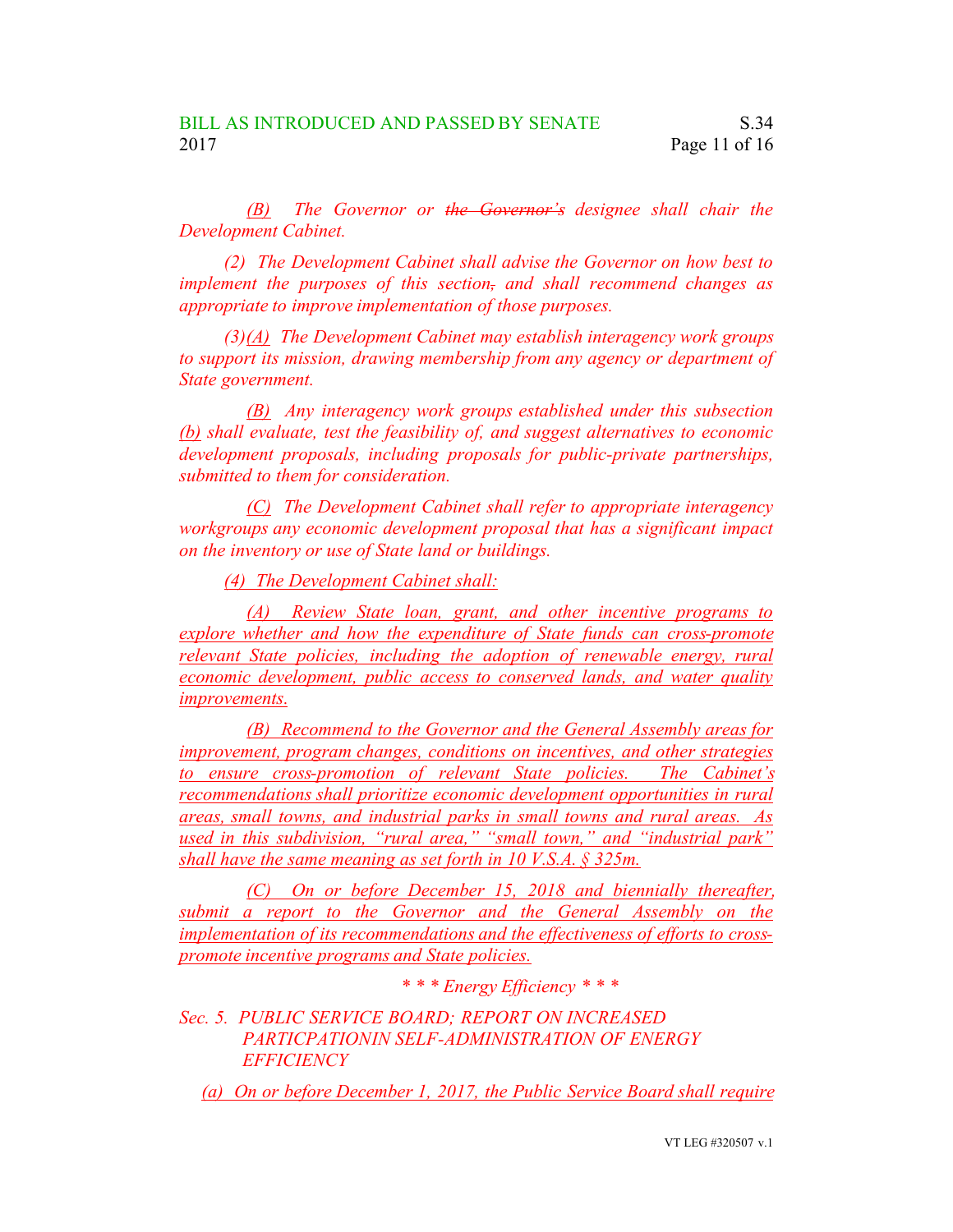*all entities that are appointed under 30 V.S.A. § 209 to implement and administer gas and electric energy efficiency and conservation programs to submit to the Board a plan for increasing participation in self administration of energy efficiency under 30 V.S.A. § 209(d)(3) by businesses located in small towns of the rural areas of the State. A plan submitted by appointed entities shall recommend:*

*(1) measures or criteria to incentivize increased participation in selfadministration of energy efficiency;*

*(2) whether any incentives to increase participation in selfadministration should be included as part of the demand resources plan for entities appointed to implement and administer gas and electric energy efficiency and conservation programs; and*

*(3) how the entities appointed to implement and administer gas and electric energy efficiency and conservation programs shall report in an annual plan or other report participation rates in self-administration of energy efficiency by businesses located in the small towns of rural areas of the State.*

*(b) On or before January 15, 2018, the Public Service Board shall submit to the Senate Committees on Finance, Natural Resources and Energy, and Agriculture and the House Committees on Ways and Means, Natural Resources, Fish and Wildlife, and Agriculture and Forestry the plans submitted to the Board under subsection (a) of this section and any recommendations, including legislative changes, by the Board to implement the submitted plans.*

*(c) As used in this section:*

*(1) "Rural area" means a county of the State designated as "rural" or "mostly rural" by the U.S. Census Bureau in its most recent decennial census.*

*(2) "Small town" means a town in a rural area of the State with a population of less than 5,000 at the date of the most recent U.S. Census Bureau decennial census.*

*\* \* \**

*\* \* \* Environmental Permitting \* \* \**

*Sec. 6. 3 V.S.A. § 2822(i) is amended to read:*

*(i)(1) The Secretary shall not process an application for which the applicable fee has not been paid unless the Secretary specifies that the fee may be paid at a different time or unless the person applying for the permit is exempt from the permit fee requirements pursuant to 32 V.S.A. § 710. Municipalities shall be exempt from the payment of fees under this section except for those fees prescribed in subdivisions (j)(1), (7), (8), (14), and (15) of*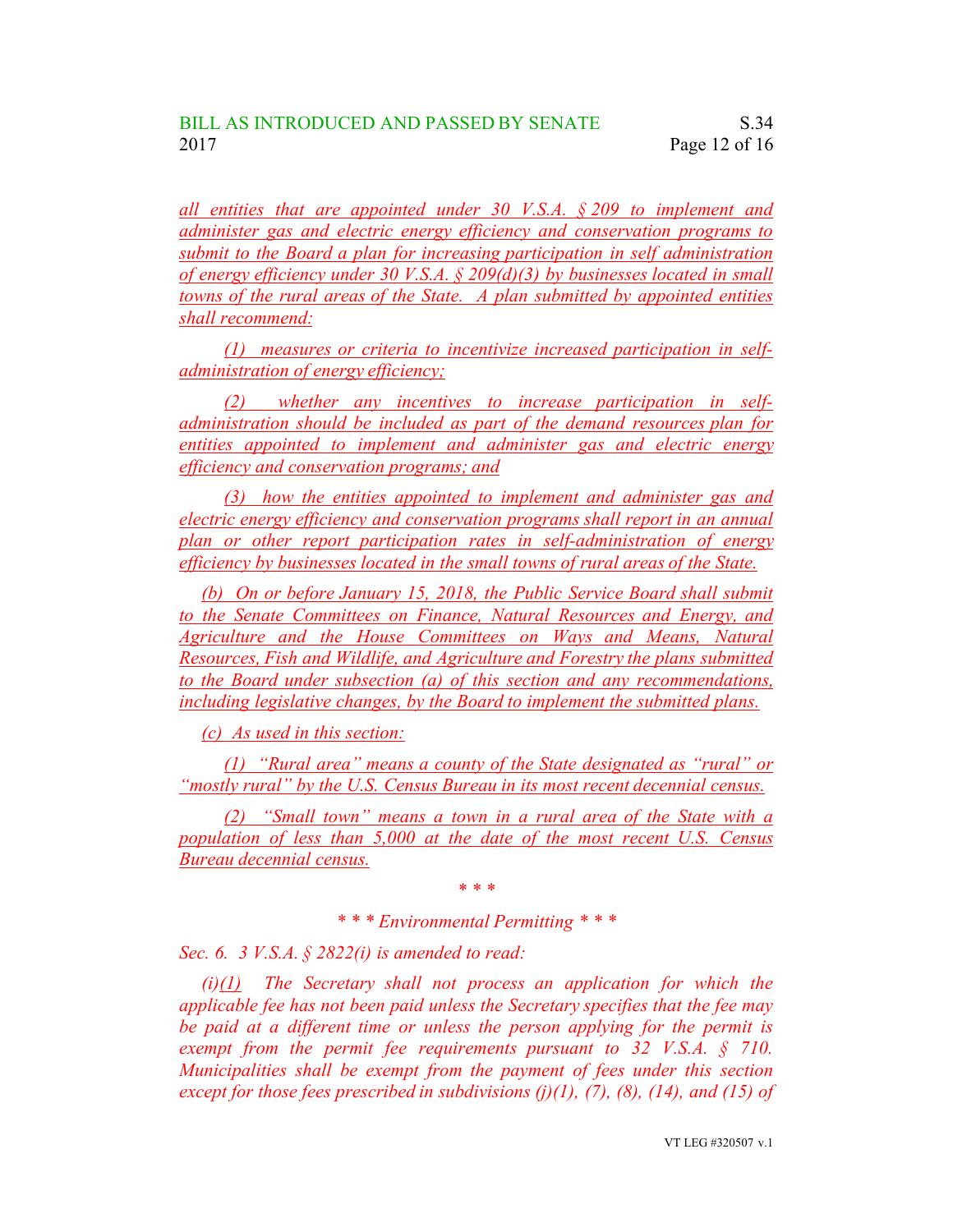*this section for which a municipality may recover its costs by charging a user fee to those who use the permitted services. Municipalities shall pay fees prescribed in subdivisions (j)(2), (10), (11), (12), and (26), except that a municipality shall also be exempt from those fees for stormwater systems prescribed in subdivision*  $(j)(2)(A)(iii)(I)$ ,  $(II)$ , or  $(IV)$  and  $(j)(2)(B)(iv)(I)$ ,  $(II)$ , *or (V) of this section for which a municipality has assumed full legal responsibility under 10 V.S.A. § 1264.*

*(2) An air contaminant source shall be exempt from the fees required under*

*subdivisions (j)(1)(A) and (B) when the source of the emissions is the*

*anaerobic digestion of agricultural products, agricultural by-products,*

*agricultural waste, or food waste.*

*\* \* \**

*\* \* \* Phosphorus Removal Technology; Grants \* \* \**

*Sec. 7. 6 V.S.A. § 4828 is amended to read:*

*§ 4828. CAPITAL EQUIPMENT ASSISTANCE PROGRAM*

*(a) It is the purpose of this section to provide assistance to contract applicators, nonprofit organizations, and farms to purchase or use innovative equipment that will aid in the reduction of surface runoff of agricultural wastes to State waters, improve water quality of State waters, reduce odors from manure application, separate phosphorus from manure, decrease greenhouse gas emissions, and reduce costs to farmers.*

*(b) The capital equipment assistance program is created in the Agency of Agriculture, Food and Markets to provide farms, nonprofit organizations, and custom applicators in Vermont with State financial assistance for the purchase of new or innovative equipment to improve manure application, separation of phosphorus from manure, or nutrient management plan implementation.*

*(c) Assistance under this section shall in each fiscal year be allocated according to the following priorities and as further defined by the Secretary:*

*(1) First priority shall be given to capital equipment to be used on farm sites that are serviced by custom applicators, phosphorus separation equipment providers, and nonprofit organizations and that are located in descending order within the boundaries of:*

*(A) the Lake Champlain Basin;*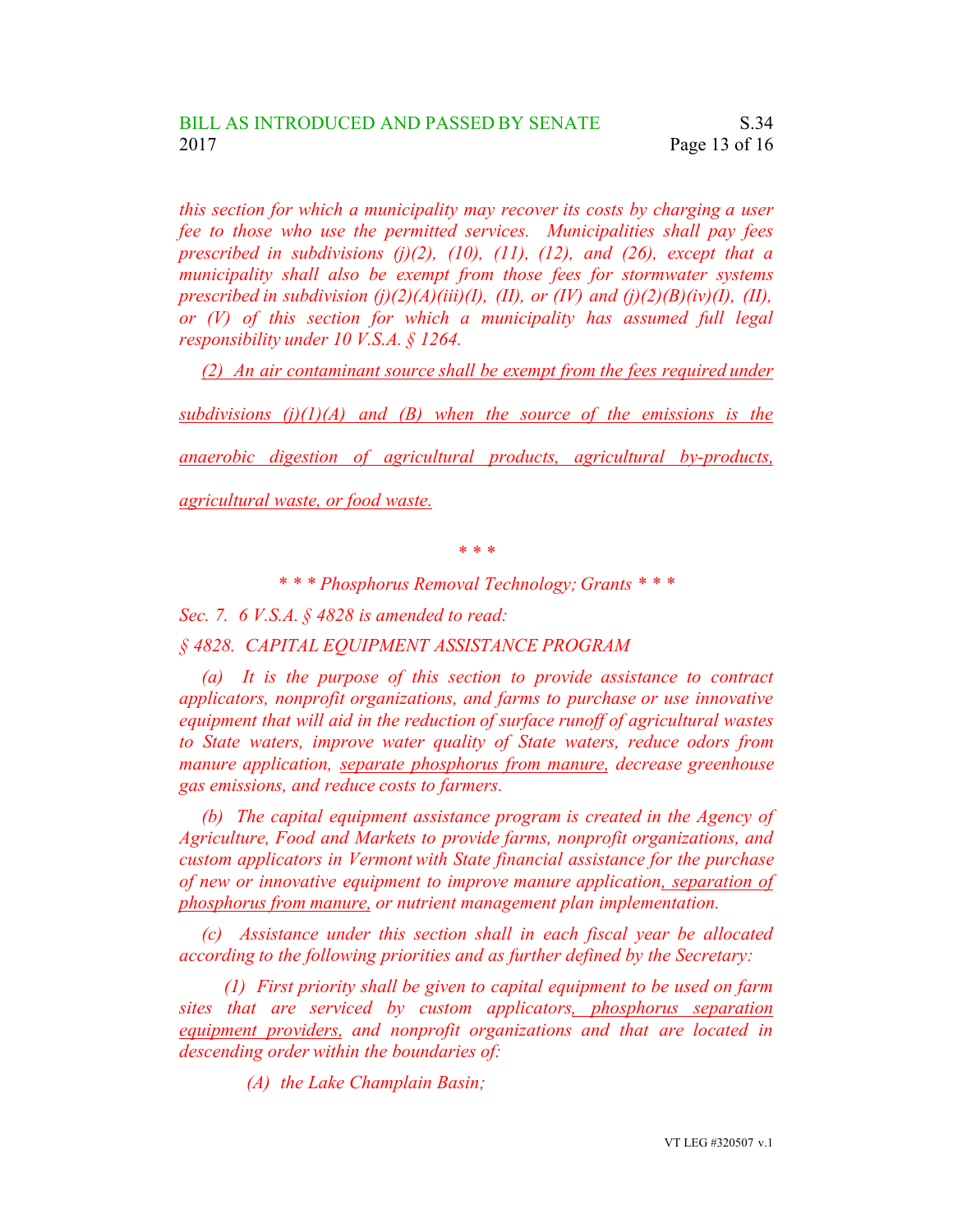- *(B) the Lake Memphremagog Basin;*
- *(C) the Connecticut River Basin; and*
- *(D) the Hudson River Basin.*

*(2) Next priority shall be given to capital equipment to be used at a farm site which that is located in descending order within the boundaries of:*

- *(A) the Lake Champlain Basin;*
- *(B) the Lake Memphremagog Basin;*
- *(C) the Connecticut River Basin; and*
- *(D) the Hudson River Basin.*

*(d) An applicant for a State grant under this section to purchase or implement phosphorus removal technology or equipment shall pay 10 percent of the total eligible project cost. The dollar amount of a State grant to purchase or implement phosphorus removal technology or equipment shall be equal to the total eligible project cost, less 10 percent of the total as paid by the applicant, and shall not exceed \$300,000.00.*

*\* \* \* Forestry Equipment \* \* \**

*Sec. 8. 32 V.S.A. § 9741 is amended to read:*

## *§ 9741. SALES NOT COVERED*

*Retail sales and use of the following shall be exempt from the tax on retail sales imposed under section 9771 of this title and the use tax imposed under section 9773 of this title.*

*\* \* \**

*(51) The following machinery, including repair parts, used for timber cutting, removal, and processing of timber or other solid wood forest products intended to be sold ultimately at retail: skidders with grapple and cable, feller bunchers, cut to length processors, forwarders, delimbers, loader slashers, log loaders, whole tree chippers, stationary screening systems, and firewood processors, elevators, and screens. The Department of Taxes shall publish guidance relating to the application of this exemption.*

*Sec. 9. 32 V.S.A. § 9706(kk) is added to read:*

*(kk) The statutory purpose of the exemption for timber cutting, removal, and processing machinery in subdivision 9741(51) of this title is to promote Vermont'scommercial timber and forest products economy.*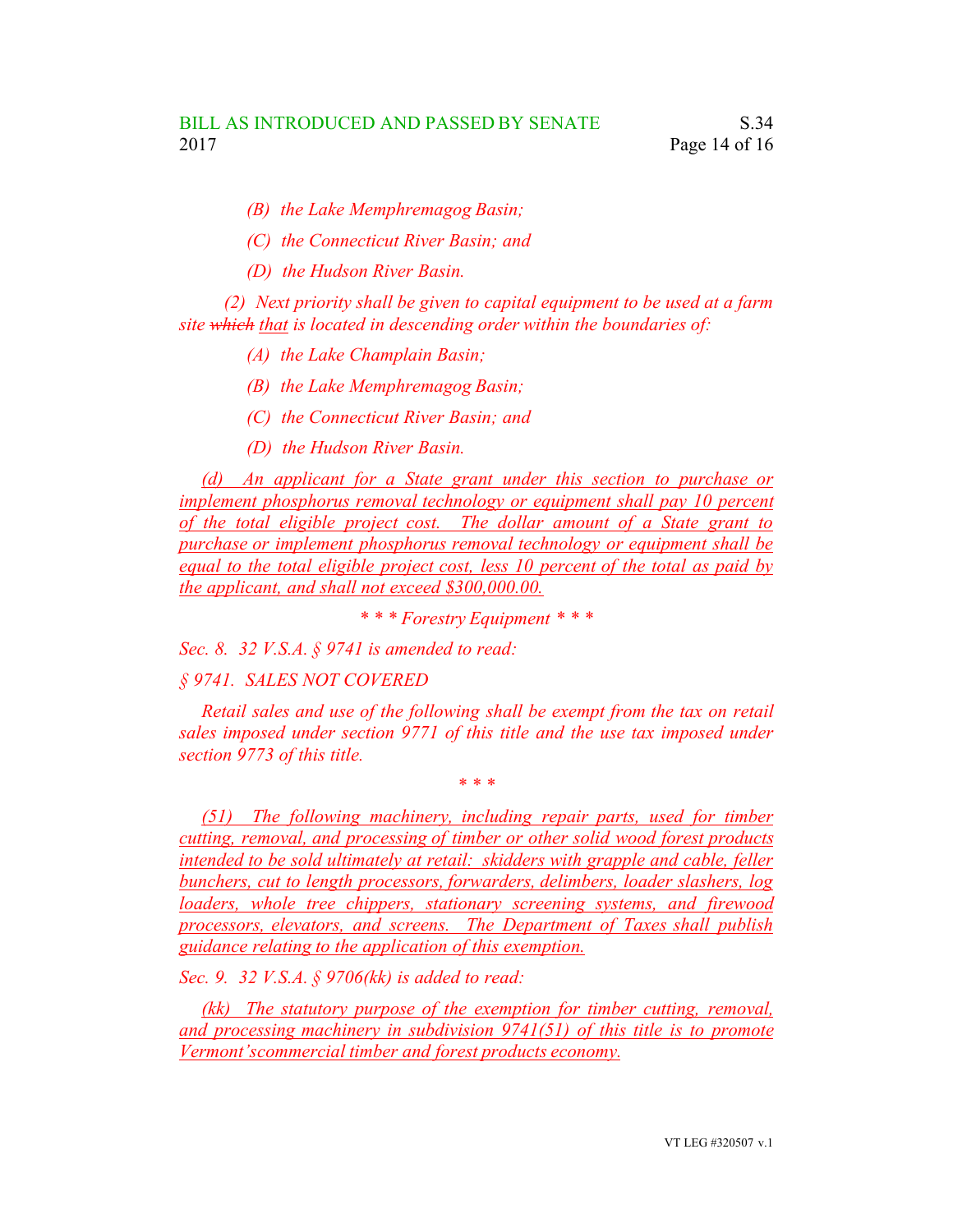## *\* \* \* Workers'Compensation \* \* \**

## *Sec. 9a. WORKERS' COMPENSATION; FORESTRY, LOGGING, AND AGRICULTURE; STUDY; REPORT*

*(a) The Commissioner of Financial Regulation, in consultation with the Commissioner of Labor, the Secretary of Agriculture, Food and Markets, the Commissioner of Forests, Parks, and Recreation, the National Council on Compensation Insurance, and other interested stakeholders, shall identify and study occupations in Vermont'sforestry, logging, and agriculture sectors that experience a high risk of workplace and on-the-job injuries and whose workers' compensation insurance is characterized by high premiums and few policy holders in the insurance pool. In particular,the Commissioner shall:*

*(1) examine differences in the potential for loss, premium rates, and experience and participation in the workers' compensation marketplace between the identified occupations and the average for all industries and occupations in Vermont;*

*(2) study potential methods for reducing workers' compensation premium rates and costs for the identified occupations, without diminishing the rights and benefits of injured workers, including risk pooling between multiple high-risk industries or occupations, creating self-insured trusts, creating voluntary safety certification programs, and programs or best practices employed by other states; and*

*(3) model the potential impact on workers' compensation premiums and costs from each of the methods identified pursuant to subdivision (2) of this subsection.*

*(b) On or before November 15, 2017, the Commissioner of Financial Regulation shall submit a written report to the House Committees on Agriculture and Forestry and on Commerce and Economic Development and the Senate Committees on Agriculture and on Finance regarding his or her findings and any recommendations for legislative action to reduce the workers' compensation premium rates and costs, without diminishing the rights and benefits of injured workers, for the occupations identified in the study.*

*\* \* \* Repeals \* \* \**

*Sec. 10. REPEALS*

*The following are repealed on July 1, 2023:*

*(1) 10 V.S.A. chapter 15, subchapter 4 (Rural Economic Development Team);*

*(2) 3 V.S.A. § 2822(i)(2) (anaerobic digesters; air contaminant fee); and*